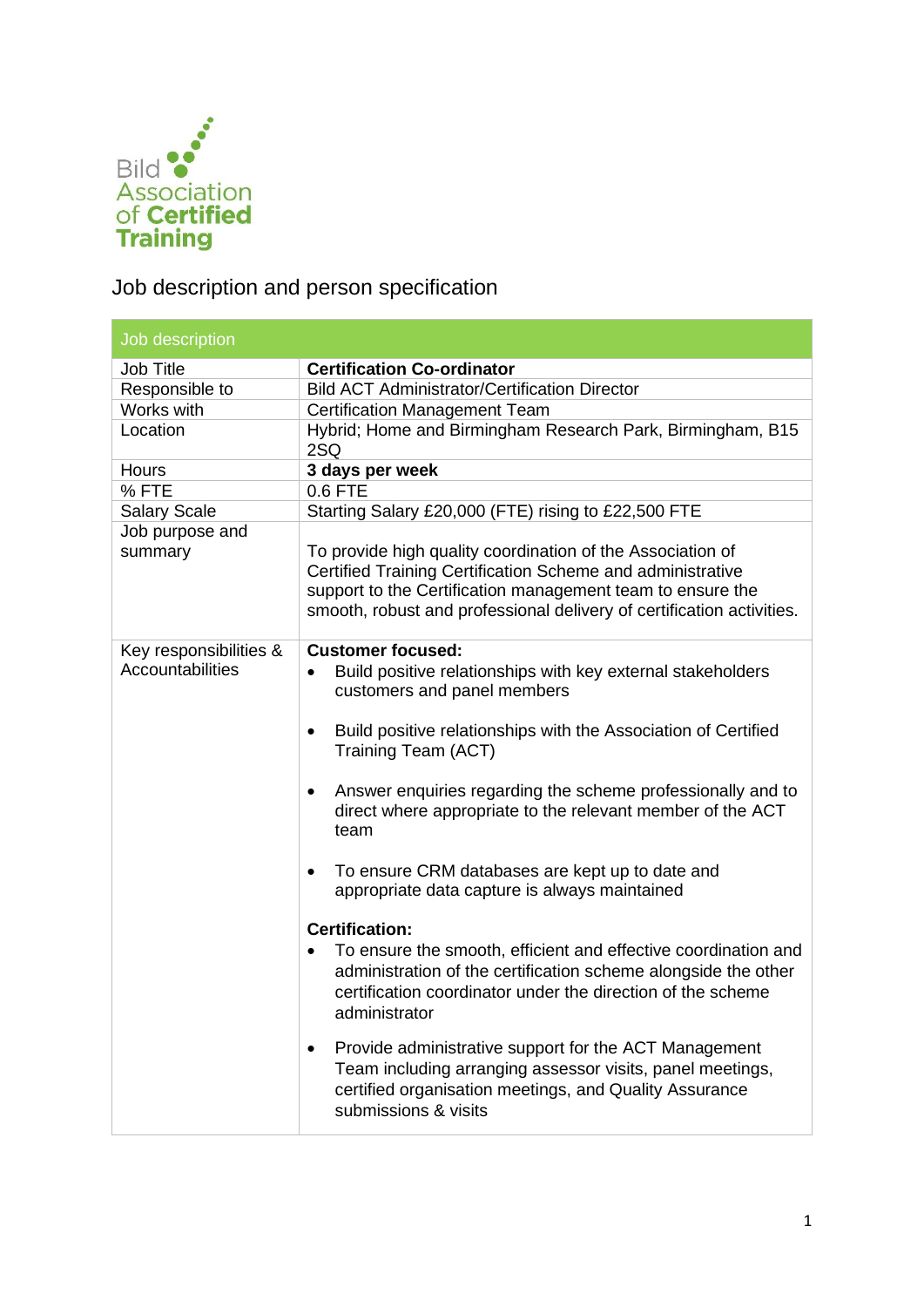|                                                                                                 | $\bullet$                                                             | To provide administrative support for Steering Group<br>meetings including venue booking, invitations and any<br>associated travel, etc.                                                                                                                                                                                                        |  |  |  |  |
|-------------------------------------------------------------------------------------------------|-----------------------------------------------------------------------|-------------------------------------------------------------------------------------------------------------------------------------------------------------------------------------------------------------------------------------------------------------------------------------------------------------------------------------------------|--|--|--|--|
|                                                                                                 | ٠                                                                     | To prepare all materials for panel meetings and panel<br>members                                                                                                                                                                                                                                                                                |  |  |  |  |
|                                                                                                 | ٠                                                                     | Maintain records for organisations and trainers                                                                                                                                                                                                                                                                                                 |  |  |  |  |
|                                                                                                 | ٠                                                                     | To support the continuous improvement of administrative<br>systems to maximise efficiency and effectiveness of the<br><b>Certification Administration Team</b><br>To support the Events Team with the annual Restraint<br>Reduction Network conference (including attendance) and<br>Certification events (including familiarisation workshops) |  |  |  |  |
|                                                                                                 | ٠                                                                     |                                                                                                                                                                                                                                                                                                                                                 |  |  |  |  |
|                                                                                                 | ٠                                                                     | Support the upkeep of the website directory                                                                                                                                                                                                                                                                                                     |  |  |  |  |
|                                                                                                 |                                                                       | <b>Key Competencies and skills:</b>                                                                                                                                                                                                                                                                                                             |  |  |  |  |
|                                                                                                 | 5 years' general administrative experience preferably at<br>$\bullet$ |                                                                                                                                                                                                                                                                                                                                                 |  |  |  |  |
|                                                                                                 |                                                                       | senior administration level (essential)                                                                                                                                                                                                                                                                                                         |  |  |  |  |
|                                                                                                 |                                                                       | Excellent customer service skills including telephone skills<br>$\bullet$                                                                                                                                                                                                                                                                       |  |  |  |  |
|                                                                                                 |                                                                       | (essential)<br>Organised (essential)<br>$\bullet$                                                                                                                                                                                                                                                                                               |  |  |  |  |
|                                                                                                 |                                                                       | Able to use own initiative (essential)<br>$\bullet$                                                                                                                                                                                                                                                                                             |  |  |  |  |
|                                                                                                 |                                                                       | Able to forward plan (essential)<br>$\bullet$                                                                                                                                                                                                                                                                                                   |  |  |  |  |
|                                                                                                 |                                                                       | Good knowledge of word, excel and adobe(essential)<br>$\bullet$                                                                                                                                                                                                                                                                                 |  |  |  |  |
|                                                                                                 |                                                                       | Able to keep calm in pressurised situations (essential)<br>$\bullet$                                                                                                                                                                                                                                                                            |  |  |  |  |
|                                                                                                 |                                                                       | Working with virtual media Zoom, Teams (essential)<br>$\bullet$                                                                                                                                                                                                                                                                                 |  |  |  |  |
|                                                                                                 |                                                                       | Common Sense (essential)<br>$\bullet$                                                                                                                                                                                                                                                                                                           |  |  |  |  |
|                                                                                                 |                                                                       | Experience of working for a regulatory body (desirable)<br>$\bullet$                                                                                                                                                                                                                                                                            |  |  |  |  |
|                                                                                                 |                                                                       | Able to work to timescales (essential)<br>$\bullet$                                                                                                                                                                                                                                                                                             |  |  |  |  |
|                                                                                                 |                                                                       | Flexible (desirable)<br>Experience of working in small team (desirable)                                                                                                                                                                                                                                                                         |  |  |  |  |
|                                                                                                 |                                                                       | Experience of working for a charity (desirable)                                                                                                                                                                                                                                                                                                 |  |  |  |  |
|                                                                                                 |                                                                       | Committed to BILDs Values (essential)<br>٠                                                                                                                                                                                                                                                                                                      |  |  |  |  |
|                                                                                                 |                                                                       | Record keeping (essential)<br>٠                                                                                                                                                                                                                                                                                                                 |  |  |  |  |
|                                                                                                 |                                                                       | Good attention to detail (essential)<br>$\bullet$                                                                                                                                                                                                                                                                                               |  |  |  |  |
|                                                                                                 |                                                                       | Experience of word press/ website support and<br>$\bullet$                                                                                                                                                                                                                                                                                      |  |  |  |  |
|                                                                                                 |                                                                       | maintenance (desirable)                                                                                                                                                                                                                                                                                                                         |  |  |  |  |
|                                                                                                 |                                                                       | Willing to learn (essential)<br>٠                                                                                                                                                                                                                                                                                                               |  |  |  |  |
|                                                                                                 |                                                                       |                                                                                                                                                                                                                                                                                                                                                 |  |  |  |  |
|                                                                                                 |                                                                       |                                                                                                                                                                                                                                                                                                                                                 |  |  |  |  |
|                                                                                                 |                                                                       | This document provides a summary of the role but within a small team all members of                                                                                                                                                                                                                                                             |  |  |  |  |
| staff are required to be flexible to changing priorities and to undertake additional activities |                                                                       |                                                                                                                                                                                                                                                                                                                                                 |  |  |  |  |
| as requested by their line manager or team. This role requires a high level of flexibility and  |                                                                       |                                                                                                                                                                                                                                                                                                                                                 |  |  |  |  |

working collaboratively with the wider team.